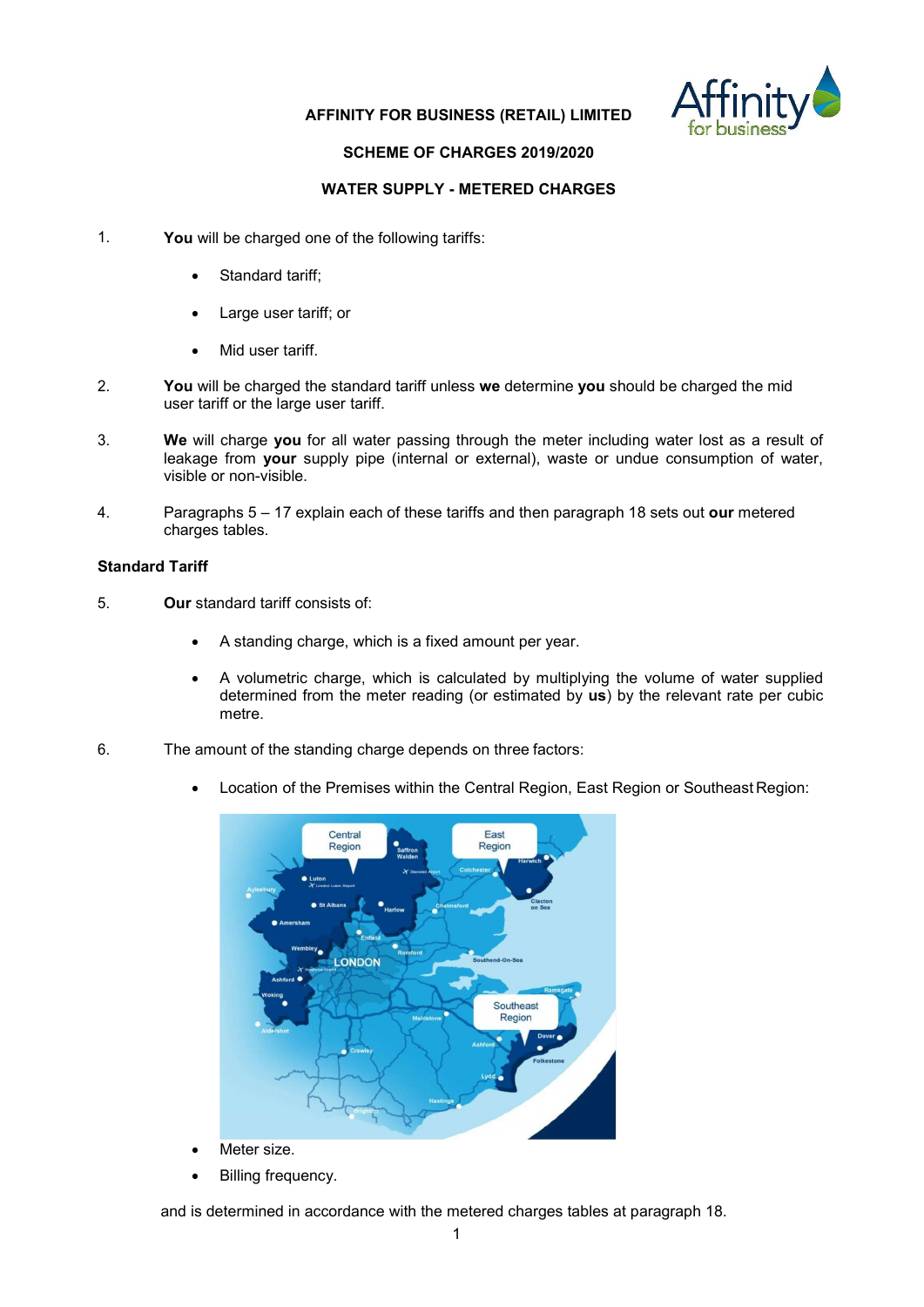

7. The rate to be applied to the volumetric charge depends on the location of the Premises within the Central Region, East Region or Southeast Region (see the map at paragraph 6) and is determined in accordance with the metered charges tables at paragraph 18.

#### Large User Tariff

- 8. If you use more than 50ML of water in any Billing Year (i.e. 1 April to 31 March) we may charge you the large user tariff.
- 9. Our large user tariff consists of:
	- A standing charge, which is a fixed amount per year.
	- A volumetric charge, which is calculated by multiplying the volume of water supplied determined from the meter reading (or estimated by us) by the relevant rate per cubic metre.
	- An additional large-user fixed charge.
- 10. The amount of the standing charge depends on two factors:
	- Location of the Premises within the Central Region, East Region or Southeast Region (see the map at paragraph 6).
	- Meter size.

All large users are billed on monthly and therefore the sections of the metered charges tables in paragraph 18 apply.

- 11. The rate to be applied in calculating the volumetric charge depends on:
	- The location of the Premises within the Central Region, East Region or Southeast Region (see the map at paragraph 6).
	- The volume of water taken.

and is determined in accordance with the tables at paragraph 18.

12. The amount of the additional large-user fixed charge depends on the location of the Premises (see the map at paragraph 5). Premises located in the Central and East Region will be charged this. There is no additional large-user fixed charge for Premises located in our South East Region. These are set out in the metered charges tables at paragraph 18.

#### Mid User Tariff

- 13. If you use between 3MI and 50MI of water in any Billing Year (i.e. 1 April to 31 March) we may charge you the mid user tariff.
- 14. Our mid user tariff consists of:
	- A standing charge, which is a fixed amount per year.
	- A volumetric charge, which is calculated by multiplying the volume of water supplied determined from the meter reading (or estimated by us) by the relevant rate per cubic metre.
	- An additional large-user fixed charge.
- 15. The amount of the standing charge depends on two factors:
	- Location of the Premises within the Central Region, East Region or Southeast Region.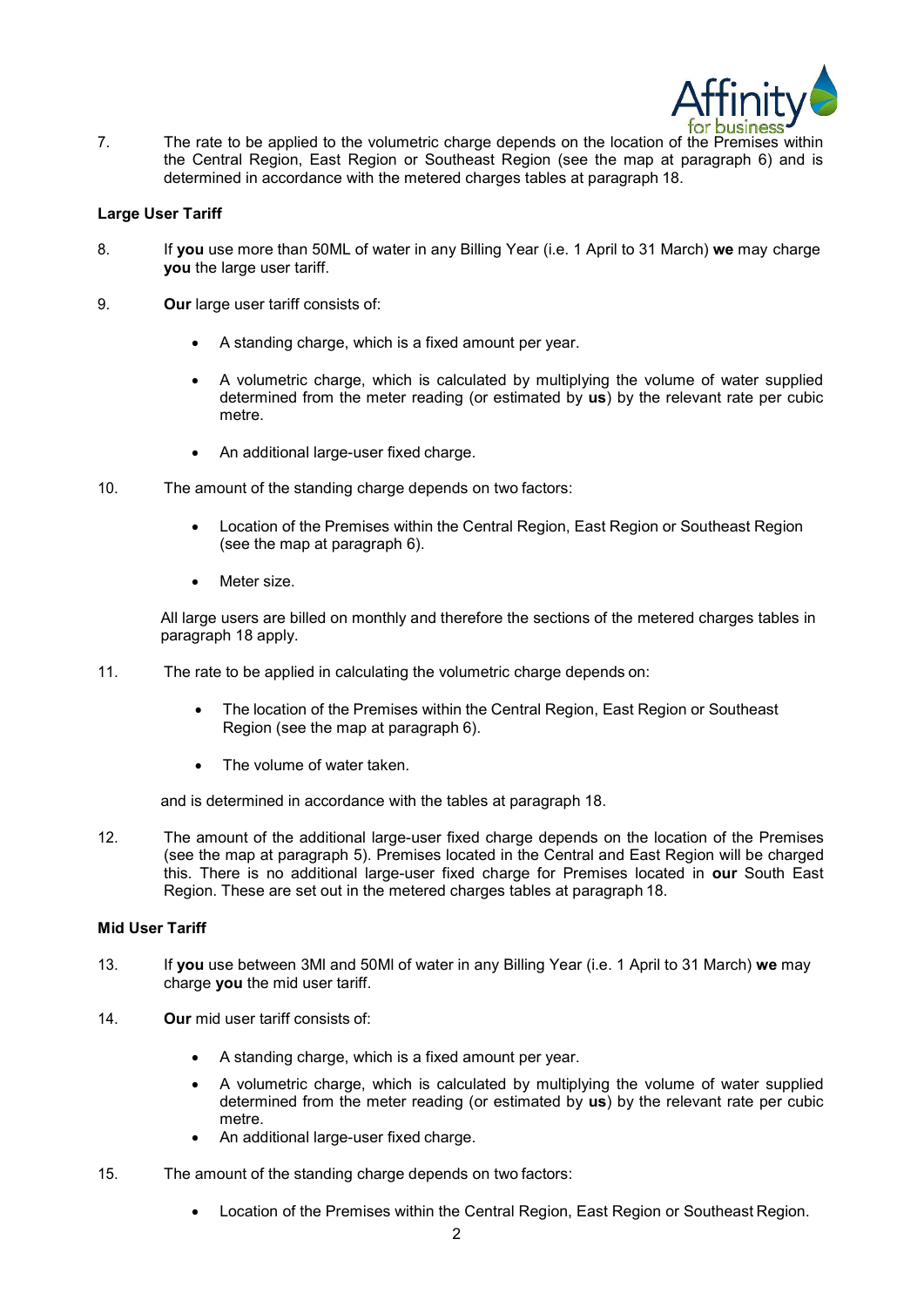

Meter size.

All mid users are billed on monthly and therefore the sections of the metered charges tables in paragraph 18 relevant to monthly billing apply.

- 16. The rate to be applied to the volumetric charge depends on:
	- The location of the Premises within the Central Region, East Region or Southeast Region (see the map at paragraph 6).
	- The volume of water taken.

and is determined in accordance with paragraph 18.

17. The amount of the additional mid-user fixed charge depends on the location of the Premises and volume of water used. Premises located in the East Region with consumption of between 25Ml and 50Ml in a Billing Year will pay this. There is no additional mid user fixed charge for Premises located in the Central Region or Southeast Region or located in the East Region and using less than 25Ml in a Billing Year.

### Tables of Metered Charges

18. The following tables set out our metered charges:

#### Central Region

#### Metered Charges - Monthly Billed Customers

| Non-Household Standing Charge 12-15mm Meter (£/year)        | 77.76    | 78.00    |
|-------------------------------------------------------------|----------|----------|
| Non-Household Standing Charge 19-21mm Meter (£/year)        | 100.80   | 101.16   |
| Non-Household Standing Charge 25mm Meter (£/year)           | 105.96   | 106.20   |
| Non-Household Standing Charge 30-32mm Meter (£/year)        | 123.84   | 124.32   |
| Non-Household Standing Charge 38-40mm Meter (£/year)        | 146.16   | 146.64   |
| Non-Household Standing Charge 50mm Meter (£/year)           | 177.60   | 178.20   |
| Non-Household Standing Charge 65mm Meter (£/year)           | 289.20   | 290.16   |
| Non-Household Standing Charge 75-80mm Meter (£/year)        | 353.16   | 354.36   |
| Non-Household Standing Charge 100mm Meter (£/year)          | 416.04   | 417.48   |
| Non-Household Standing Charge 150mm Meter (£/year)          | 467.16   | 468.72   |
| Non-Household Standing Charge 200mm Meter (£/year)          | 467.16   | 468.72   |
| Non-Household Standing Charge Metered Field Supply (£/year) | 31.08    | 31.20    |
| Non-Household Large User Fixed Charge (Over 50MI) (£/year)  | 17225.04 | 17220.00 |
| Non-Household Standby Charge (£/year)                       | 19679.04 | 19746.96 |

| Non-Household Standard Volumetric Charge (0-3MI) (£/m <sup>3</sup> )      |
|---------------------------------------------------------------------------|
| Non-Household Mid User Volumetric Charge (3-5MI) (£/m <sup>3</sup> )      |
| Non-Household Mid User Volumetric Charge (5-50MI) (£/m <sup>3</sup> )     |
| Non-Household Large User Volumetric Charge (Over 50ML)(£/m <sup>3</sup> ) |

### Metered Charges – Half Yearly Billed Customers

| Non-Household Standing Charge 12-15mm Meter (£/year) | 31.08 | 31.20 |
|------------------------------------------------------|-------|-------|
| Non-Household Standing Charge 19-21mm Meter (£/year) | 40.32 | 40.44 |

| excl. VAT<br>2019/20 | excl. VAT<br>2018/19 |
|----------------------|----------------------|
| 77.76                | 78.00                |
| 100.80               | 101.16               |
| 105.96               | 106.20               |
| 123.84               | 124.32               |
| 146.16               | 146.64               |
| 177.60               | 178.20               |
| 289.20               | 290.16               |
| 353.16               | 354.36               |
| 416.04               | 417.48               |
| 467.16               | 468.72               |
| 467.16               | 468.72               |
| 31.08                | 31.20                |
| 17225.04             | 17220.00             |
| 19679.04             | 19746.96             |

|                  | 1.0780 | 1.0818 |
|------------------|--------|--------|
|                  | 0.9509 | 0.9426 |
| (3               | 0.9509 | 0.9426 |
| $L$ )(£/m $^3$ ) | 0.6064 | 0.5982 |

| excl. VAT | excl. VAT |
|-----------|-----------|
| 2019/20   | 2018/19   |
| 31.08     | 31.20     |
| 40.32     | 40.44     |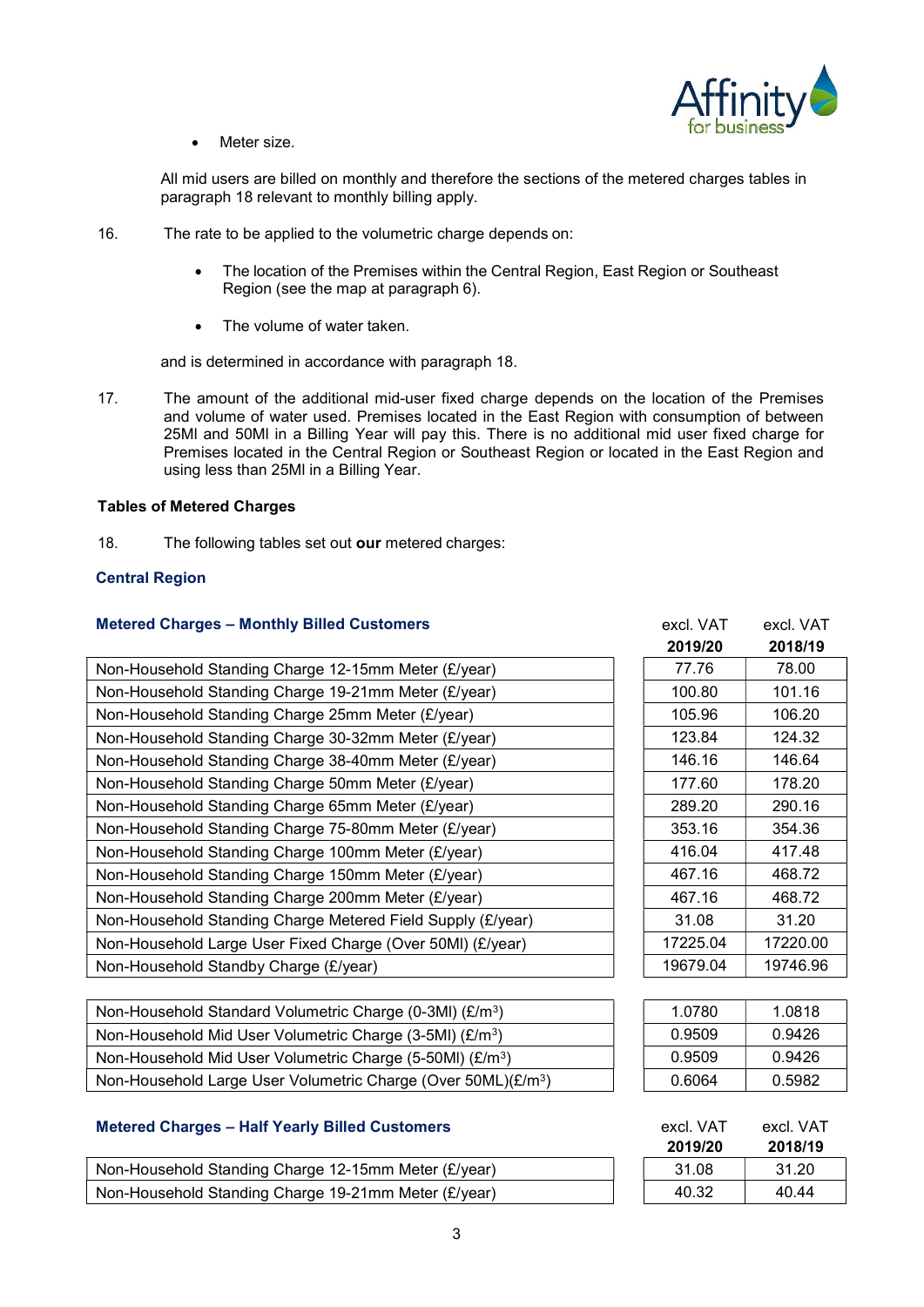| <b>dtinit</b> |  |
|---------------|--|
|               |  |

| Non-Household Standing Charge 25mm Meter (£/year)            | 42.36  | 42.48  |
|--------------------------------------------------------------|--------|--------|
| Non-Household Standing Charge 30-32mm Meter (£/year)         | 123.84 | 124.32 |
| Non-Household Standing Charge 38-40mm Meter (£/year)         | 146.16 | 146.64 |
| Non-Household Standing Charge 50mm Meter (£/year)            | 177.60 | 178.20 |
| Non-Household Standing Charge 65mm Meter (£/year)            | 289.20 | 290.16 |
| Non-Household Standing Charge 75-80mm Meter (£/year)         | 353.16 | 354.36 |
| Non-Household Standing Charge 100mm Meter (£/year)           | 416.04 | 417.48 |
| Non-Household Standing Charge 150mm Meter (£/year)           | 467.16 | 468.72 |
| Non-Household Standing Charge 200mm Meter (£/year)           | 467.16 | 468.72 |
| Non-Household Standing Charge Metered Field Supply (£/year)  | 31.08  | 31.20  |
| Non-Household Standard Volumetric Charge (£/m <sup>3</sup> ) | 1.0780 | 1.0818 |

| ear)           | 42.36  | 42.48  |
|----------------|--------|--------|
| (£/year)       | 123.84 | 124.32 |
| (£/year)       | 146.16 | 146.64 |
| ear)           | 177.60 | 178.20 |
| ear)           | 289.20 | 290.16 |
| (£/year)       | 353.16 | 354.36 |
| (year          | 416.04 | 417.48 |
| /year)         | 467.16 | 468.72 |
| (year          | 467.16 | 468.72 |
| ipply (£/year) | 31.08  | 31.20  |
|                | 1.0780 | 1.0818 |

## East Region

# Metered Charges – Monthly Billed Customers excl. VAT excl. VAT excl. VAT

| Non-Household Standing Charge 12-15mm Meter (£/year)             | 77.76    | 78.00    |
|------------------------------------------------------------------|----------|----------|
| Non-Household Standing Charge 20mm Meter (£/year)                | 100.80   | 101.16   |
| Non-Household Standing Charge 25mm Meter (£/year)                | 105.96   | 106.20   |
| Non-Household Standing Charge 40mm Meter (£/year)                | 146.16   | 146.64   |
| Non-Household Standing Charge 50mm Meter (£/year)                | 177.60   | 178.20   |
| Non-Household Standing Charge 80mm Meter (£/year)                | 353.16   | 354.36   |
| Non-Household Standing Charge 100mm Meter (£/year)               | 416.04   | 417.48   |
| Non-Household Standing Charge 150mm Meter (£/year)               | 467.16   | 468.72   |
| Non-Household Large User Fixed Charge (Over 100MI) (£/year)      | 31092.48 | 31002.48 |
| Non-Household Large User Standing Charge (50MI - 100MI) (£/year) | 17522.52 | 17612.52 |
| Non-Household Large User Standing Charge (25 - 50MI) (£/year)    | 8787.48  | 8712.48  |

| Non-Household Mid User Volumetric Charge (3-5MI) (£/m3)        | 1.7923 | 1.7986 |
|----------------------------------------------------------------|--------|--------|
| Non-Household Mid User Volumetric Charge (5-25MI) (£/m3)       | 1.5234 | 1.5103 |
| Non-Household Mid User Volumetric Charge (25-50MI) (£/m3)      | 1.1719 | 1.1618 |
| Non-Household Large User Volumetric Charge (50-100MI) (£/m3)   | 0.9972 | 0.9838 |
| Non-Household Large User Volumetric Charge (Over 100MI) (£/m3) | 0.8615 | 0.8499 |

## Metered Charges – Half Yearly Billed Customers

| Non-Household Standing Charge 12-15mm Meter (£/year) | 31.08  | 31.20  |
|------------------------------------------------------|--------|--------|
| Non-Household Standing Charge 20mm Meter (£/year)    | 40.32  | 40.44  |
| Non-Household Standing Charge 25mm Meter (£/year)    | 42.36  | 42.48  |
| Non-Household Standing Charge 40mm Meter (£/year)    | 146.16 | 146.64 |
| Non-Household Standing Charge 50mm Meter (£/year)    | 177.60 | 178.20 |
| Non-Household Standing Charge 80mm Meter (£/year)    | 353.16 | 354.36 |
| Non-Household Standard Volumetric Charge (£/m3)      | 1.8135 | 1.8198 |

## Southeast Region

### Metered Charges - Monthly Billed Customers

Non-Household Standing Charge 12-15mm Meter (£/year)

| excl. VAI | excivai  |  |
|-----------|----------|--|
| 2019/20   | 2018/19  |  |
| 77.76     | 78.00    |  |
| 100.80    | 101.16   |  |
| 105.96    | 106.20   |  |
| 146.16    | 146.64   |  |
| 177.60    | 178.20   |  |
| 353.16    | 354.36   |  |
| 416.04    | 417.48   |  |
| 467.16    | 468.72   |  |
| 31092.48  | 31002.48 |  |
| 17522.52  | 17612.52 |  |
| 8787.48   | 8712.48  |  |

| 1.7923 | 1.7986 |
|--------|--------|
| 1.5234 | 1.5103 |
| 1.1719 | 1.1618 |
| 0.9972 | 0.9838 |
| 0.8615 | 0.8499 |

| excl. VAT | excl. VAT |
|-----------|-----------|
| 2019/20   | 2018/19   |
| 31.08     | 31.20     |
| 40.32     | 40.44     |
| 42.36     | 42.48     |
| 146.16    | 146.64    |
| 177.60    | 178.20    |
| 353.16    | 354.36    |
| 1.8135    | 1.8198    |

| excl. VAT | excl. VAT |
|-----------|-----------|
| 2019/20   | 2018/19   |
| 77.76     | 78.00     |
|           |           |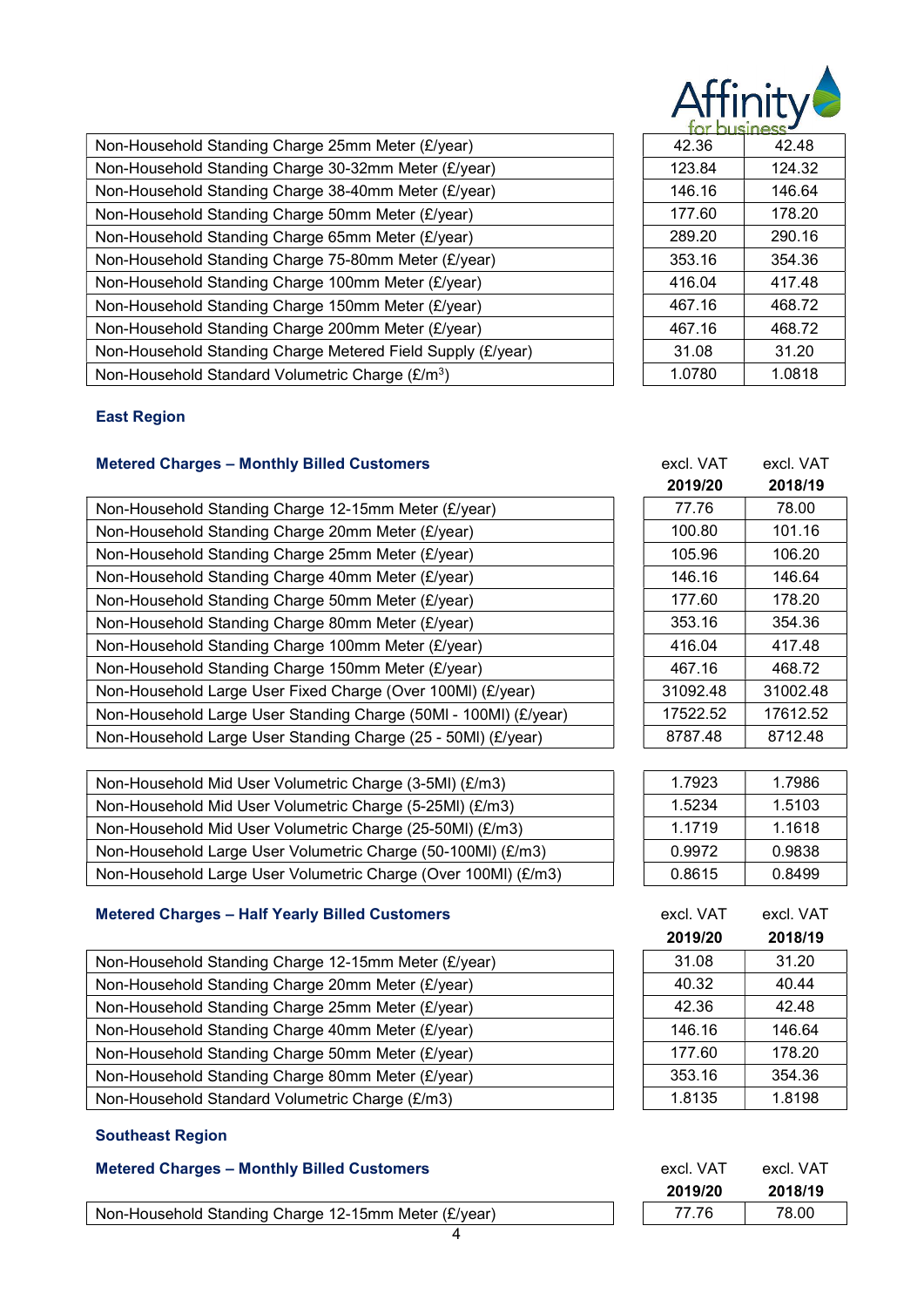

| 1.21 1.21 2.31 1.32 2.32 2.32 |        |
|-------------------------------|--------|
| 100.80                        | 101.16 |
| 105.96                        | 106.20 |
| 146.16                        | 146.64 |
| 177.60                        | 178.20 |
| 353.16                        | 354.36 |
| 416.04                        | 417.48 |
|                               |        |

| Non-Household Mid User Volumetric Charge (3-5MI) (£/m3)       | 1.7140 | 1.6992 |
|---------------------------------------------------------------|--------|--------|
| Non-Household Mid User Volumetric Charge (5-50MI) (£/m3)      | 1.7140 | 1.6992 |
| Non-Household Large User Volumetric Charge (Over 50MI) (£/m3) | 1.2522 | 1.2354 |

| tor business |        |  |  |  |
|--------------|--------|--|--|--|
| 100.80       | 101.16 |  |  |  |
| 105.96       | 106.20 |  |  |  |
| 146.16       | 146.64 |  |  |  |
| 177.60       | 178.20 |  |  |  |
| 353.16       | 354.36 |  |  |  |
| 416.04       | 417.48 |  |  |  |

| 1.7140 | 1.6992 |
|--------|--------|
| 1.7140 | 1.6992 |
| 1.2522 | 1.2354 |

# Metered Charges - Half Yearly Billed Customers

| Non-Household Standing Charge 12-15mm Meter (£/year)             | 31.08  | 31.20  |
|------------------------------------------------------------------|--------|--------|
| Non-Household Standing Charge 20mm Meter (£/year)                | 40.32  | 40.44  |
| Non-Household Standing Charge 25mm Meter (£/year)                | 42.36  | 42.48  |
| Non-Household Standing Charge 30mm Meter (£/year)                | 123.84 | 124.32 |
| Non-Household Standing Charge 40mm Meter (£/year)                | 146.16 | 146.64 |
| Non-Household Standing Charge 50mm Meter (£/year)                | 177.60 | 178.20 |
| Non-Household Standing Charge 80mm Meter (£/year)                | 353.16 | 354.36 |
| Non-Household Standing Charge 100mm Meter (£/year)               | 416.04 | 417.48 |
| Non-Household Standing Charge 150mm Meter (£/year)               | 467.16 | 468.72 |
| Non-Household Standing Charge Metered Field Supply (£/year)      | 31.08  | 31.20  |
| Non-Household Standard Volumetric Charge (£ per m <sup>3</sup> ) | 1.9227 | 1.9294 |

|          | excl. VAT | excl. VAT |
|----------|-----------|-----------|
|          | 2019/20   | 2018/19   |
| ear)     | 31.08     | 31.20     |
|          | 40.32     | 40.44     |
|          | 42.36     | 42.48     |
|          | 123.84    | 124.32    |
|          | 146.16    | 146.64    |
|          | 177.60    | 178.20    |
|          | 353.16    | 354.36    |
| r)       | 416.04    | 417.48    |
| r)       | 467.16    | 468.72    |
| (£/year) | 31.08     | 31.20     |
|          | 1.9227    | 1.9294    |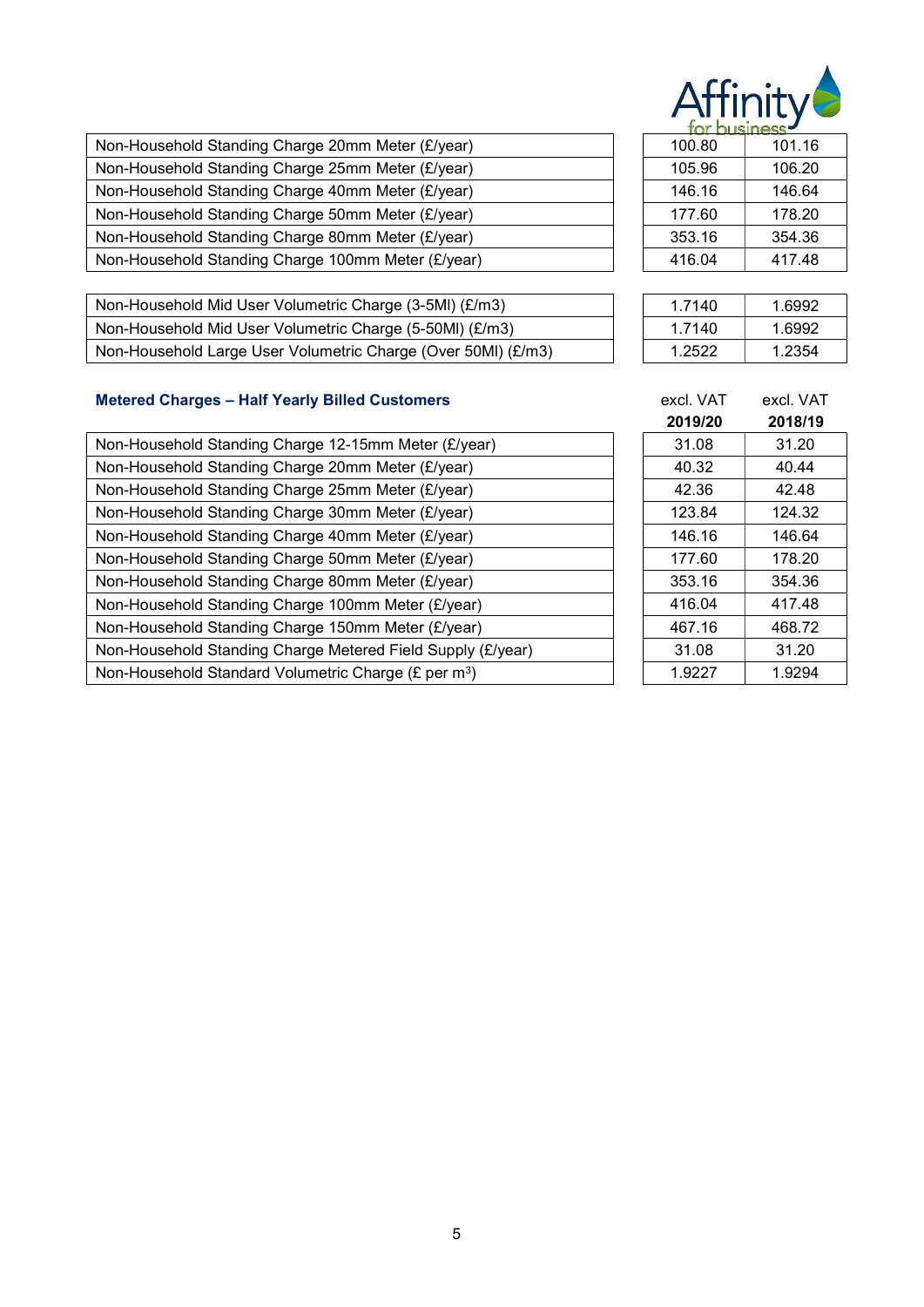

### WATER SUPPLY - ASSESSED CHARGES

- 1. Our assessed charge comprises:
	- A standing charge, which is a fixed amount per year.
	- An employee based volumetric charge, which is calculated by multiplying an estimate of usage based on number of employees by the relevant rate per cubic metre.
- 2. Paragraphs 3 9 explain how these are calculated and then paragraph 10 sets out **our** assessed charges tables.

#### Standing Charge

- 3. The amount of the standing charge depends on two factors:
	- Location of the Premises within the Central Region, East Region or Southeast Region.



Meter size.

4. It is determined by reference to the assessed charges tables appearing in paragraph 10.

#### Employee Based Volumetric Charge

- 5. The employee based volumetric charge is calculated by multiplying the estimated usage calculated in accordance with paragraphs 5 to 9 by the Employee Based Volumetric Charge taken from the assessed charges tables appearing in paragraph 10.
- 6. The method of calculation of the estimated usage depends on the location of the Premises within the Central Region, East Region or Southeast Region (see paragraph 3 above). We also reserve the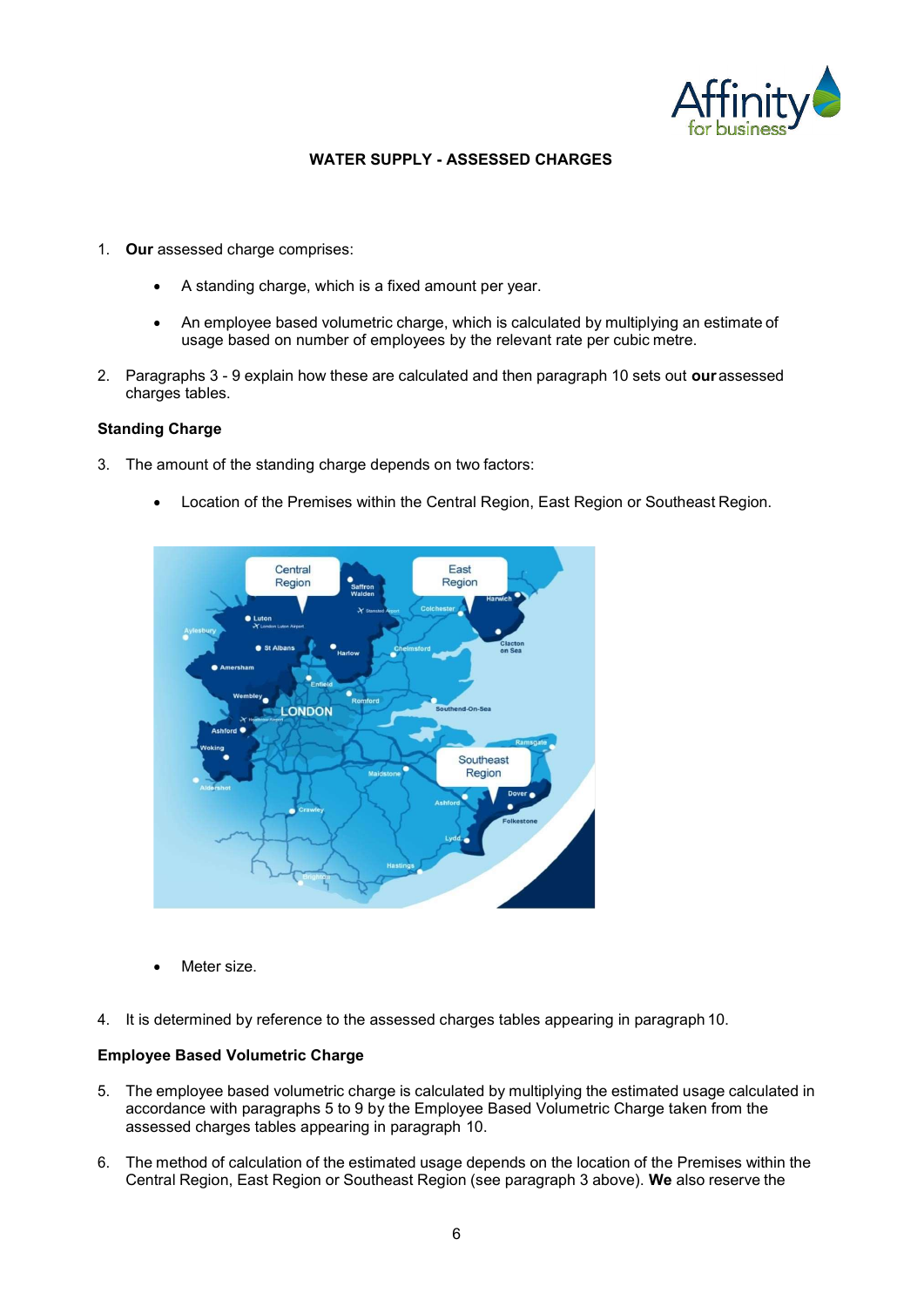

right where consumption is not realistically reflected by the number of employees to make an estimate of usage based on any information available to us about your usage. Check if this is needed.

7. For Premises in the Central Region the estimated usage will depend on whether an assessed charge applied as at 31 March 2000 and has continued to apply without break since that date. In these cases the estimated usage is calculated by multiplying the number of people working and/or residing at the Premises (subject to a minimum of 2) by 15 cubic metres. In all other case the estimated usage is calculated by multiplying the number of people working and/or residing at Premises by as assessed annual consumption per person based on the Standard Industrial Classification of Economic Activities 1980 as follows:

| <b>SIC Code Band</b>                                                | <b>Band 1</b> | <b>Band 2</b> | <b>Band 3</b> | <b>Band 4</b> | <b>Band 5</b> |
|---------------------------------------------------------------------|---------------|---------------|---------------|---------------|---------------|
| <b>Assessed annual</b><br>consumption (cubic)<br>metres) per person | 15            | 50            | 100           | 200           | By inspection |

8. For Premises in the East Region the estimate of usage is calculated by multiplying the number of people working and/or residing at Premises by an assessed annual consumption per person based on the Standard Industrial Classification of Economic Activities 1980 as follows:

| <b>SIC Code Band</b>                                               | <b>Band 1</b> | <b>Band 2</b> | <b>Band 3</b> | <b>Band 4</b> | <b>Band 5</b> |
|--------------------------------------------------------------------|---------------|---------------|---------------|---------------|---------------|
| <b>Assessed annual</b><br>consumption (cubic<br>metres) per person | 15            | 50            | 100           | 200           | By inspection |

9. For Premises in the Southeast Region the estimated usage is the sum of the estimated usage for each of five categories of person shown in the table below. The estimated usage for each category of person is calculated by the number of people falling in that category by the assessed annual consumption for that category.

| <b>Category of Person</b>                       | <b>Assessed Annual Consumption (cubic</b><br>metres) |
|-------------------------------------------------|------------------------------------------------------|
| Full time employees, no canteen facilities      | 6                                                    |
| Full time employees with canteen facilities     | 10                                                   |
| For part time employees, no canteen facilities  |                                                      |
| For part time employees with canteen facilities | 5                                                    |
| <b>Residential occupation</b>                   | 35                                                   |

#### Tables of Assessed Charges

10. The following tables set out our assessed charges: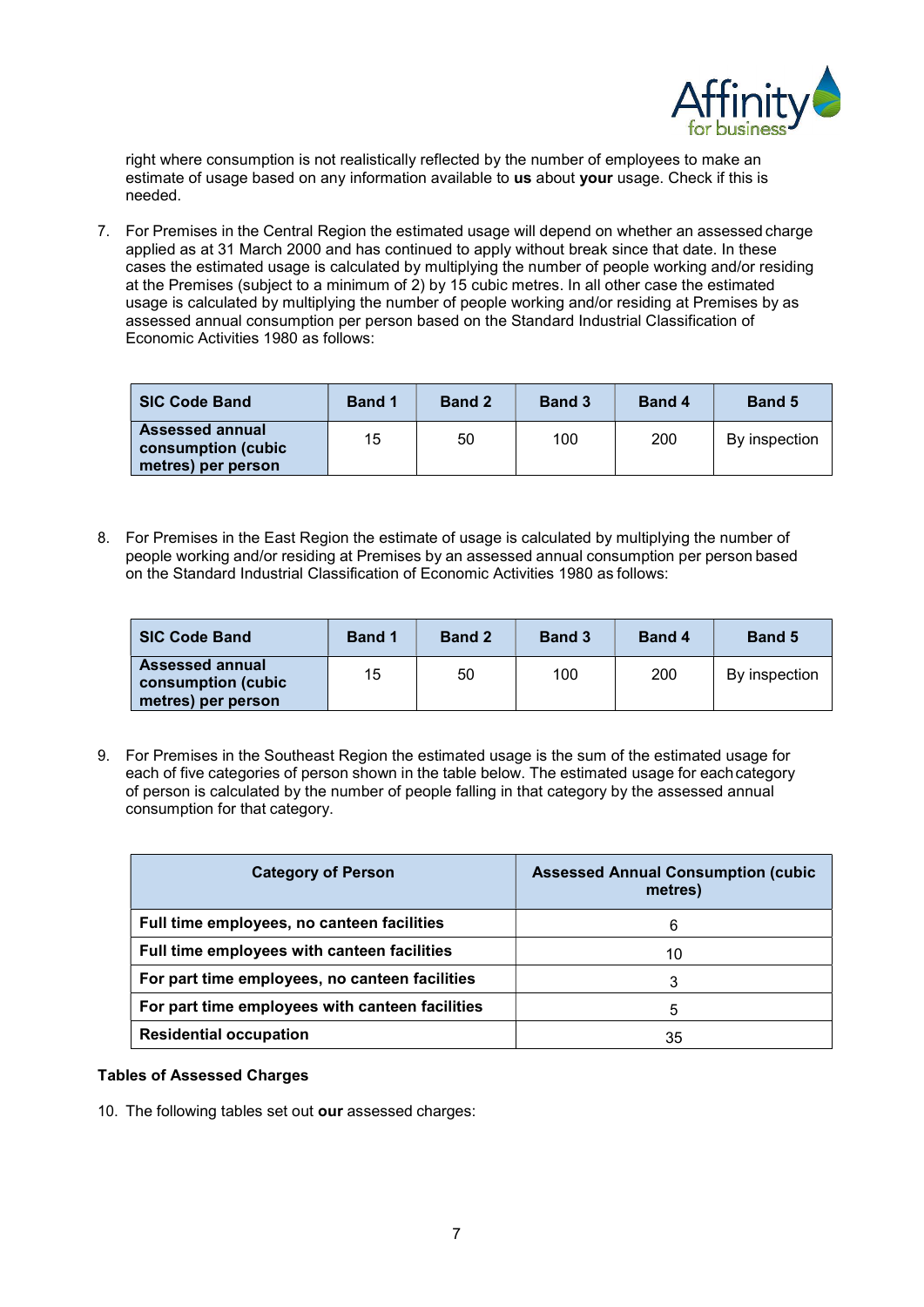

# Central Region

| <b>Assessed Charges</b>                                            | excl. VAT | excl. VAT |
|--------------------------------------------------------------------|-----------|-----------|
|                                                                    | 2019/20   | 2018/19   |
| Non-Household Standing Charge 12-15mm Meter (£/year)               | 31.10     | 31.20     |
| Non-Household Standing Charge 19-21mm Meter (£/year)               | 40.40     | 40.50     |
| Non-Household Standing Charge 25mm Meter (£/year)                  | 42.40     | 42.50     |
| Non-Household Standing Charge 30mm Meter (£/year)                  | 123.84    | 124.32    |
| Non-Household Standing Charge 38-40mm Meter (£/year)               | 146.16    | 146.64    |
| Non-Household Standing Charge 50mm Meter (£/year)                  | 177.60    | 178.20    |
| Non-Household Employee Based Volumetric Charge (£/m <sup>3</sup> ) | 1.0780    | 1.0818    |
| Non-Household Occupancy Based Charge 1 occupier (£/year)           | 95.50     | 95.80     |
| Non-Household Occupancy Based Charge 2 occupiers (£/year)          | 147.40    | 147.90    |
| Non-Household Occupancy Based Charge 3 occupiers (£/year)          | 203.50    | 204.20    |
| Non-Household Occupancy Based Charge 4 or more occupiers (£/year)  | 259.70    | 260.60    |

|                | 2019/20 | 2018/19 |  |
|----------------|---------|---------|--|
|                | 31.10   | 31.20   |  |
|                | 40.40   | 40.50   |  |
|                | 42.40   | 42.50   |  |
|                | 123.84  | 124.32  |  |
|                | 146.16  | 146.64  |  |
|                | 177.60  | 178.20  |  |
| )              | 1.0780  | 1.0818  |  |
| ear)           | 95.50   | 95.80   |  |
| /ear)          | 147.40  | 147.90  |  |
| /ear)          | 203.50  | 204.20  |  |
| piers (£/year) | 259.70  | 260.60  |  |
|                |         |         |  |

## East Region

### Assessed Charges excl. VAT excl. VAT excl. VAT

|                                                           | 2019/20 | 2018/19 |
|-----------------------------------------------------------|---------|---------|
| Non-Household Standing Charge Assess (£/year)             | 31.10   | 31.20   |
| Non-Household Employee Based Volumetric Charge (£ per m3) | 1.8135  | 1.8198  |
| Non-Household Occupancy Based Charge 1 occupier (£/year)  | 100.10  | 100.40  |

### Southeast Region

## Assessed Charges - Yearly Billed Customers

|                                                            | ------ | -----  |
|------------------------------------------------------------|--------|--------|
| Non-Household Standing Charge Assessed (£/year)            | 31.10  | 31.20  |
| Non-Household Employee Based Volumetric Charge (£/m3)      | 1.9227 | 1.9294 |
| Non-Household Occupancy Based Charge 1 occupier (£ / year) | 147.30 | 147.80 |
| Non-Household Occupancy Based Charge 3 occupiers (£/year)  | 441.80 | 443.30 |
| Non-Household Occupancy Based Charge 4 occupiers (£/year)  | 437.80 | 439.30 |

| 100.10    | 100.40    |
|-----------|-----------|
|           |           |
|           |           |
|           |           |
| excl. VAT | excl. VAT |
| 2019/20   | 2018/19   |
| 21 1 N    | 21 ON     |

| 2019/20 | 2018/19 |
|---------|---------|
| 31.10   | 31.20   |
| 1.9227  | 1.9294  |
| 147.30  | 147.80  |
| 441.80  | 443.30  |
| 437.80  | 439.30  |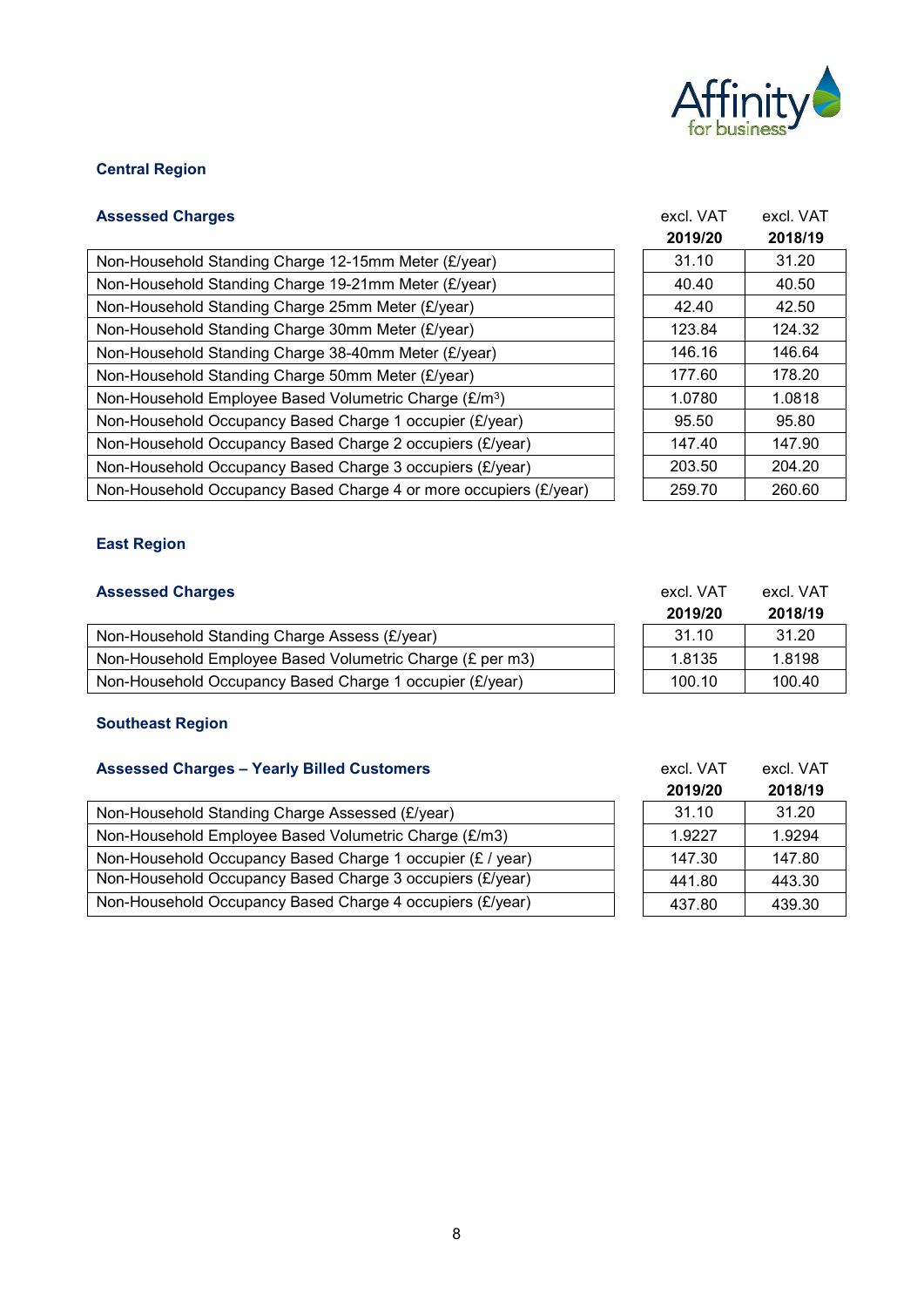

### WATER SUPPLY - RATEABLE VALUE CHARGES

- 1. Our rateable value charge comprises:
	- A RV standing charge, which is a fixed amount per year; and
	- A rateable value charge, which is also a fixed amount per year.
- 2. Paragraphs 3 7 explain how these are calculated and then paragraph 8 sets out our rateable value charges tables.

### RV Standing Charge

3. The RV Standing Charge is the same for all Premises with a rateable value and shown in the rateable value charges tables at paragraph 8, set out by reference to the geographical area within which Premises are situated:



#### Rateable value charge

- 4. The rateable value charge is calculated by multiplying the rateable value of the Premises by the relevant rateable value charge rate shown in the tables of rateable value charges at paragraph 8 set out by reference to the geographical area within which Premises are located. In the Wholesaler's Central Region, there are four sub-regions for rateable value charges: Colne Valley, Lee Valley, Rickmansworth and North Surrey which reflect historical Affinity Water Limited boundaries.
- 5. The rateable value of the Premises will be the value shown in the rating valuation list (i.e. a list which is or has at any time been maintained, for the purposes of rating, under section 41 of the Local Government Finance Act 1967 or any other enactment) as at 31 March 1990 or a notional rateable value assigned by us.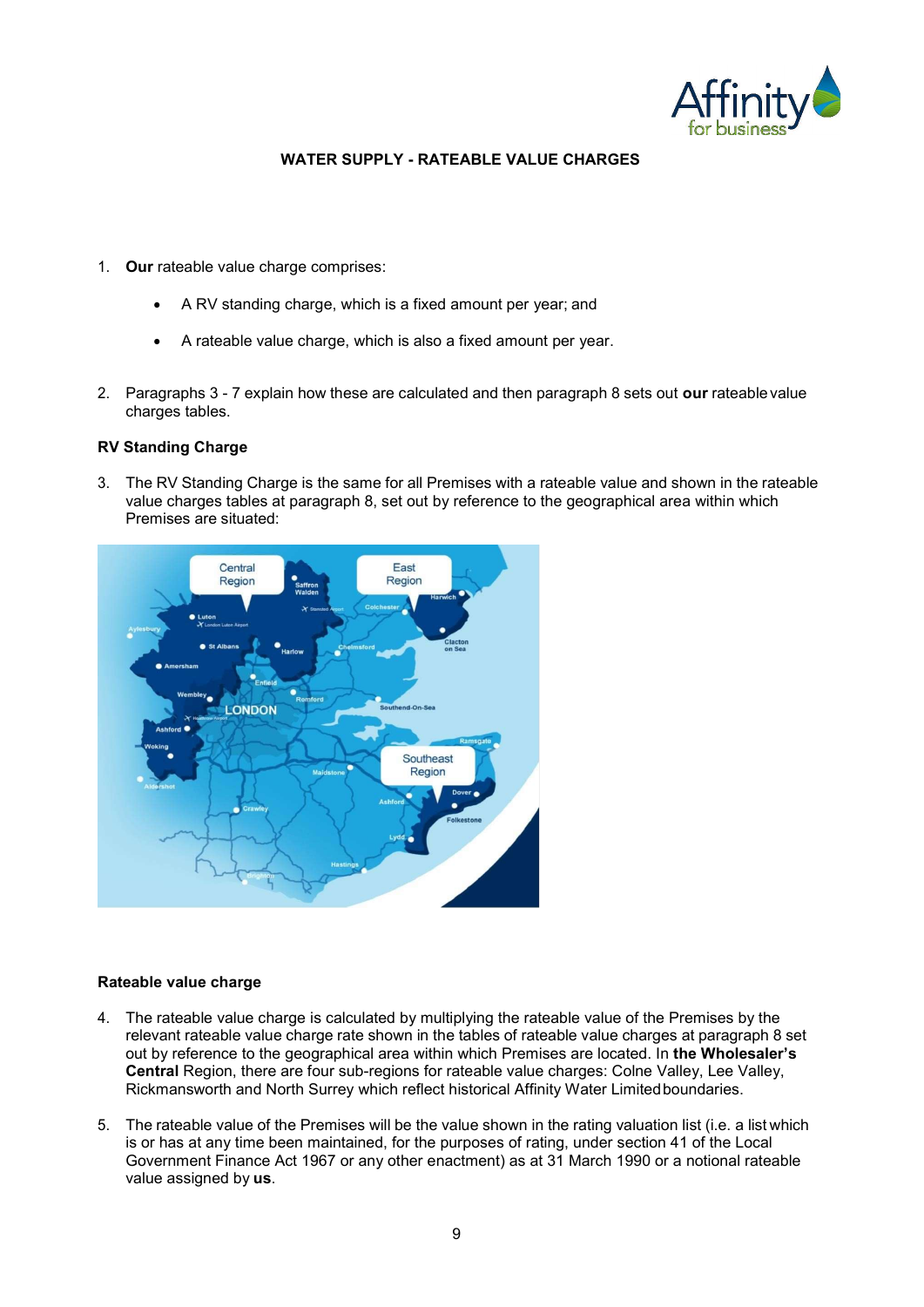

- 6. We may apply a notional rateable value to any Premises where:
	- a. They did not have a rateable value at 31 March 1990 (including but not limited to places of worship).
	- b. They are created from the sub division of Premises having a rateable value at 31 March 1990.
	- c. They are created from the merger of two or more premises with individual rateable values. In the absence of clear evidence to the contrary the notional rateable value will be taken as the sum of the individual rateable values of the properties that have been merged.
	- d. They have a rateable value of less than £50, which is not representative of other similar properties in the rating valuation list.
	- e. Building works have increase the property size and flood space by greater than 50% of the previous floor size.
- 7. Where your Premises do not have a water supply, but water is made available to you from communal facilities by virtue of your occupation of the Premises, you will be liable to pay the rateable value charge in respect of your Premises.

#### Tables of Rateable Value Charges

8. The following Tables set our tables of rateable value charges.

# Central Region

### Rateable Value Charges - Yearly Billed Customers

| Non-Household Non-Metered RV Standing Charge (£/year)                         | 45.80  | 45.60  |
|-------------------------------------------------------------------------------|--------|--------|
| Non-Household Rateable Value Charge (£ per £ RV) - Colne Area                 | 0.5673 | 0.5648 |
| Non-Household Rateable Value Charge (£ per £ RV) - Lee Area                   | 0.7090 | 0.7058 |
| Non-Household Rateable Value Charge (£ per £ RV) - Rickmansworth<br>Area      | 0.5520 | 0.5495 |
| Non-Household Rateable Value Charge (£ per £ RV) - North Surrey Area          | 0.5841 | 0.5815 |
| Non-Household Non-Metered Field Supply Standing Charge (£/year)               | 31.10  | 31.20  |
| Non-Household Non-Metered Swimming Pool, Sprinkler or Pond Charge<br>(E/year) | 79.80  | 79.40  |

| excl. VAT | excl. VAT |
|-----------|-----------|
| 2019/20   | 2018/19   |
| 45.80     | 45.60     |
| 0.5673    | 0.5648    |
| 0.7090    | 0.7058    |
| 0.5520    | 0.5495    |
| 0.5841    | 0.5815    |
| 31.10     | 31.20     |
| 79.80     | 79.40     |

# East Region

### Non-metered Charges – Yearly Billed Customers excl. VAT excl. VAT excl. VAT

|                                                                               | 2019/20 | 2018/19 |
|-------------------------------------------------------------------------------|---------|---------|
| Non-Household Non-metered RV Standing Charge (£/year)                         | 45.80   | 45.60   |
| Non-Household Rateable Value Charge (£ per £RV)                               | 1.0672  | 1.0624  |
| Non-Household Non-metered Swimming Pool, Sprinkler or Pond Charge<br>(E/year) | 79.80   | 79.40   |
|                                                                               |         |         |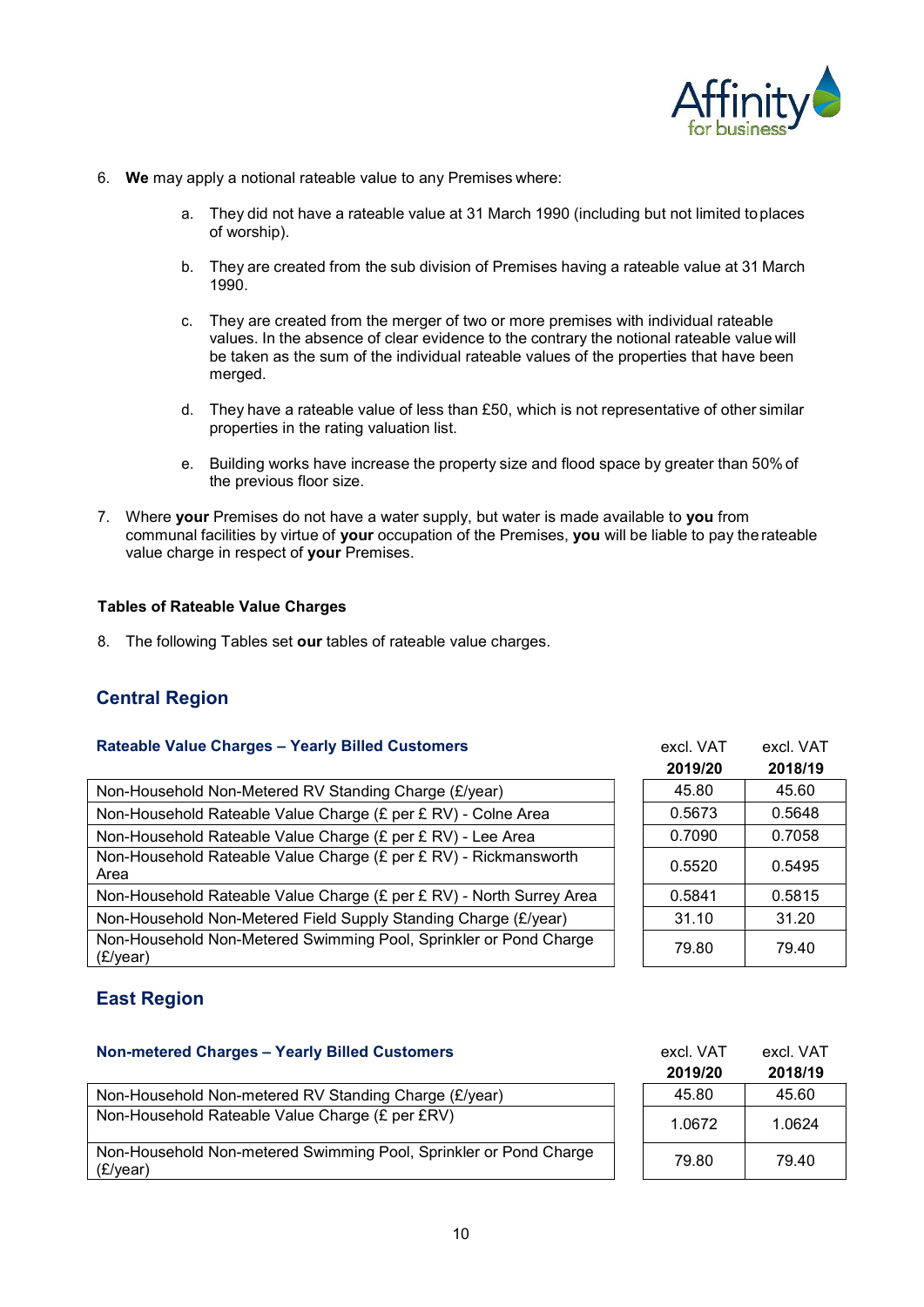

# Southeast Region

### Non-metered Charges - Yearly Billed Customers

Non-Household Non-Metered RV Standing Charge (£/year) Non Household Rateable Value Charge (£ per £ RV)

Non-Household Non-metered Swimming Pool, Sprinkler or Pond Charge (£/year) 79.80 79.40

| excl. VAT | excl. VAT |
|-----------|-----------|
| 2019/20   | 2018/19   |
| 45.80     | 45.60     |
| 1.8535    | 1.8452    |
| 79.80     | 79.40     |